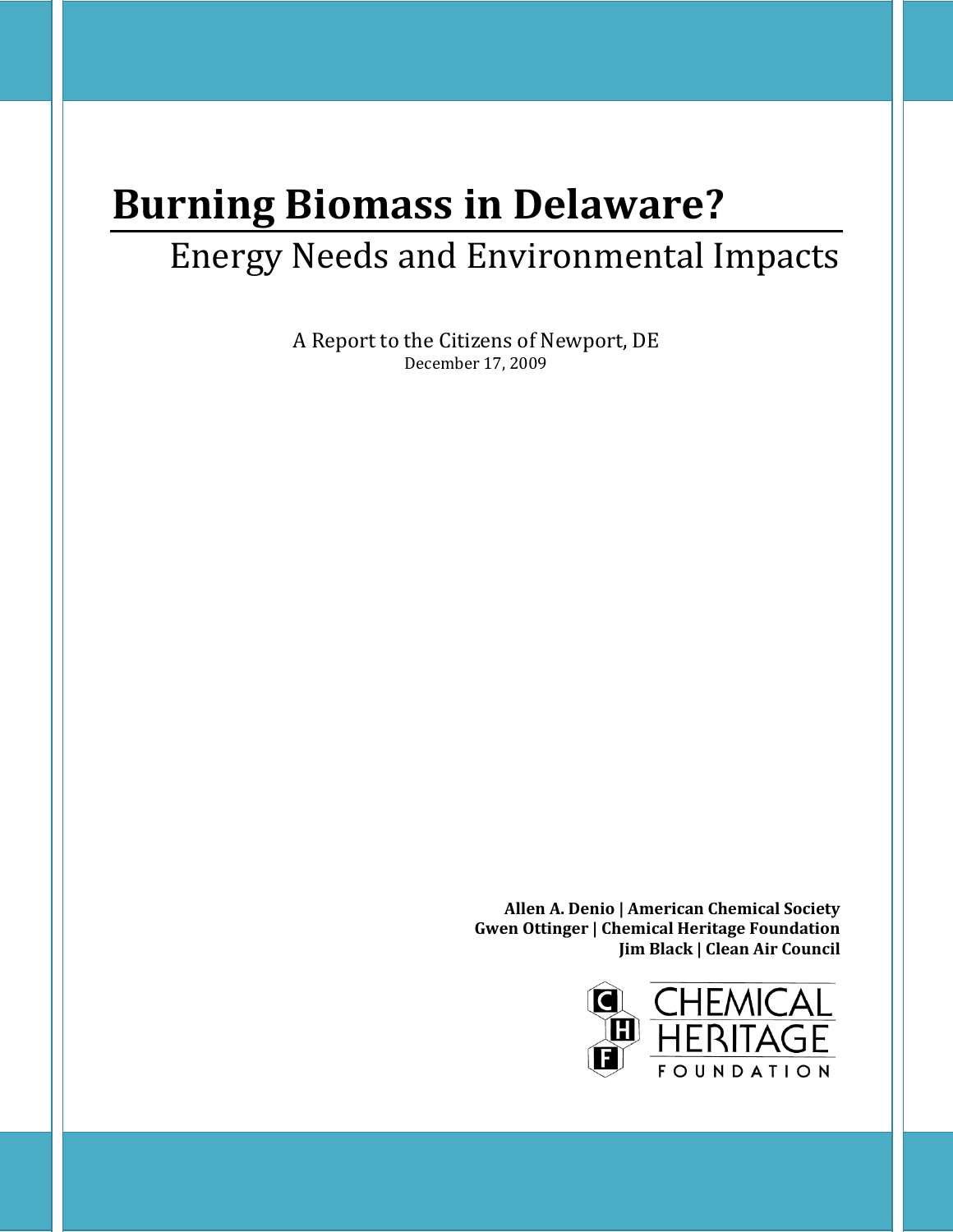# **TABLE OF CONTENTS**

| Overview                      | 3  |
|-------------------------------|----|
| Background                    | 4  |
| <b>Environmental Concerns</b> | 7  |
| <b>Unanswered Questions</b>   | 9  |
| The Way Forward               | 10 |
| <b>Bibliography</b>           | 11 |
| About                         | 12 |
|                               |    |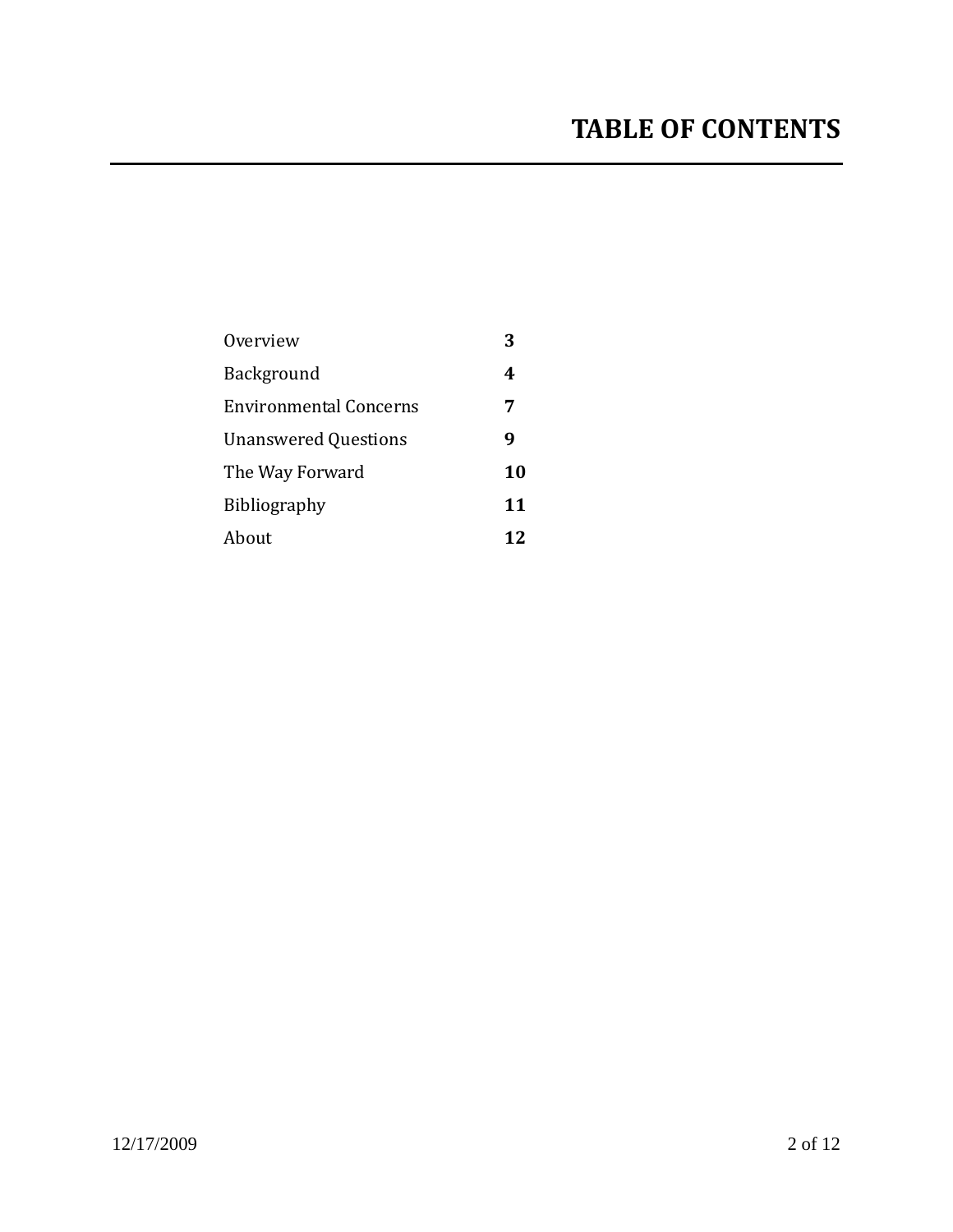The Ciba Corporation plant in Newport, Delaware, currently has two boilers that are permitted to burn natural gas and kerosene to produce steam. For economic and environmental reasons, Ciba would like to replace these boilers with a boiler that burns logging residue, or clean wood chips, as part of a combined heat-and-power (CHP) cogeneration system. The new boiler would be specified, installed, owned, and operated by Intrinergy, a "renewable energy company" based in Richmond, Virginia, that builds, owns and operates boilers to meet the energy needs of industrial customers.

The Delaware Department of Natural Resources and Environmental Control (DNREC) will have to provide the operating permits for the new boiler. The state of Delaware currently bans incineration of solid waste; however, because the law is vague about the circumstances under which woody biomass is considered "solid waste," it is currently unclear whether logging residue is covered by the ban. If it is, an amendment to the incineration ban would have to be passed in order for the project to be permitted.

In the context of DNREC's pending permitting decision, citizens have raised concerns about increased emissions of particulate matter and the use of more hazardous forms of biomass. This report surveys the environmental benefits and concerns associated with Ciba's switch from natural gas to biomass, and it outlines a series of questions that remain to be answered before the extent of the conversion's environmental impacts can be assessed. The report recommends that if the project is permitted, it should be approached as an experiment, with the resulting impacts on air quality closely monitored.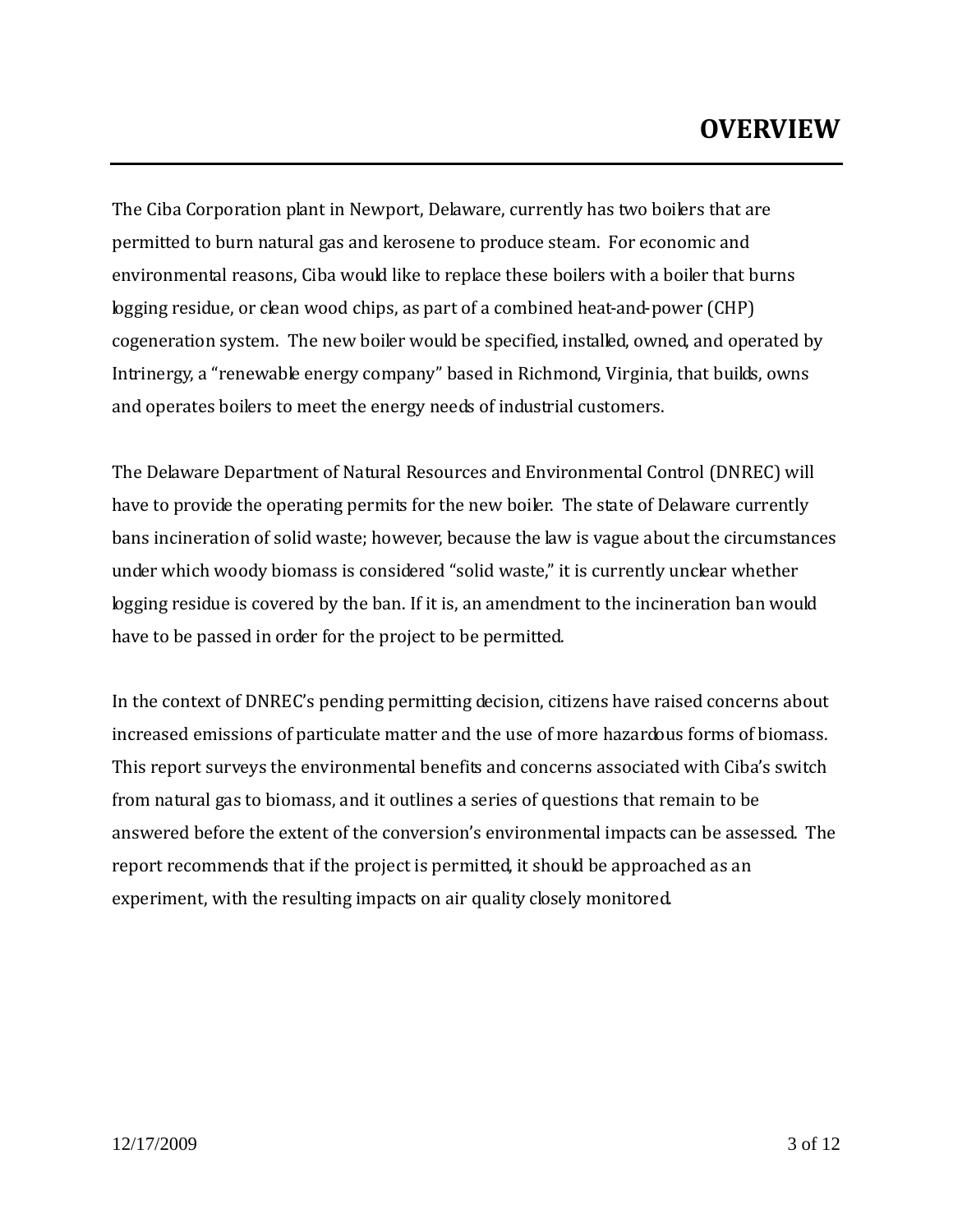The CHP system proposed by Ciba would produce both steam and electricity, replacing the steam-producing natural gas boilers currently in operation at the plant, and reducing the amount of electricity that Ciba needs to buy from the electric grid. In 2008, Ciba's two boilers burned 509 million cubic feet of natural gas, and Ciba purchased all of its electricity, over 50 million kilowatt-hours, from the power utility.

#### **Environmental Rationale**

Using natural gas as a fuel generates carbon dioxide  $(CO<sub>2</sub>)$  and other greenhouse gases that contribute to global climate change; adds to the pollution associated with natural gas production; and consumes a valuable, non-renewable resource. Purchasing electricity from the grid also has environmental impacts. Delaware's electric grid is supplied in large part by combusting coal and other non-renewable fossil fuels at large-scale power plants, including the Conectiv plant located down the road from Ciba; these plants release both greenhouse gasses and toxic air pollutants, which can cause health problems in nearby communities. Substituting a wood-fired CHP system for natural gas boilers and electricity from the grid would have a number of environmental benefits, including reduced greenhouse gas emissions; reduced pollution from natural gas production and delivery; decreased use of nonrenewable resources; and increased energy efficiency.

*Reduced Greenhouse Gas Emissions* - Like fossil fuels, biomass releases CO<sup>2</sup> when burned. However, biomass is considered to be "carbon neutral"—to not result in a net increase in overall atmospheric  $CO<sub>2</sub>$  levels—as long as the harvesting of the biomass does not represent an underlying change in land use. Biomass can be considered carbon neutral because the  $CO<sub>2</sub>$  released during combustion is part of the natural carbon cycle in which  $CO<sub>2</sub>$  is absorbed from the atmosphere during the growth of a tree and then re-released after it dies and decays; this carbon cycle occurs even if trees are burned for energy rather than being allowed to decay naturally. In contrast, combusting fossil fuels like natural gas adds to overall levels of  $CO<sub>2</sub>$  in the atmosphere because the carbon it releases would remain trapped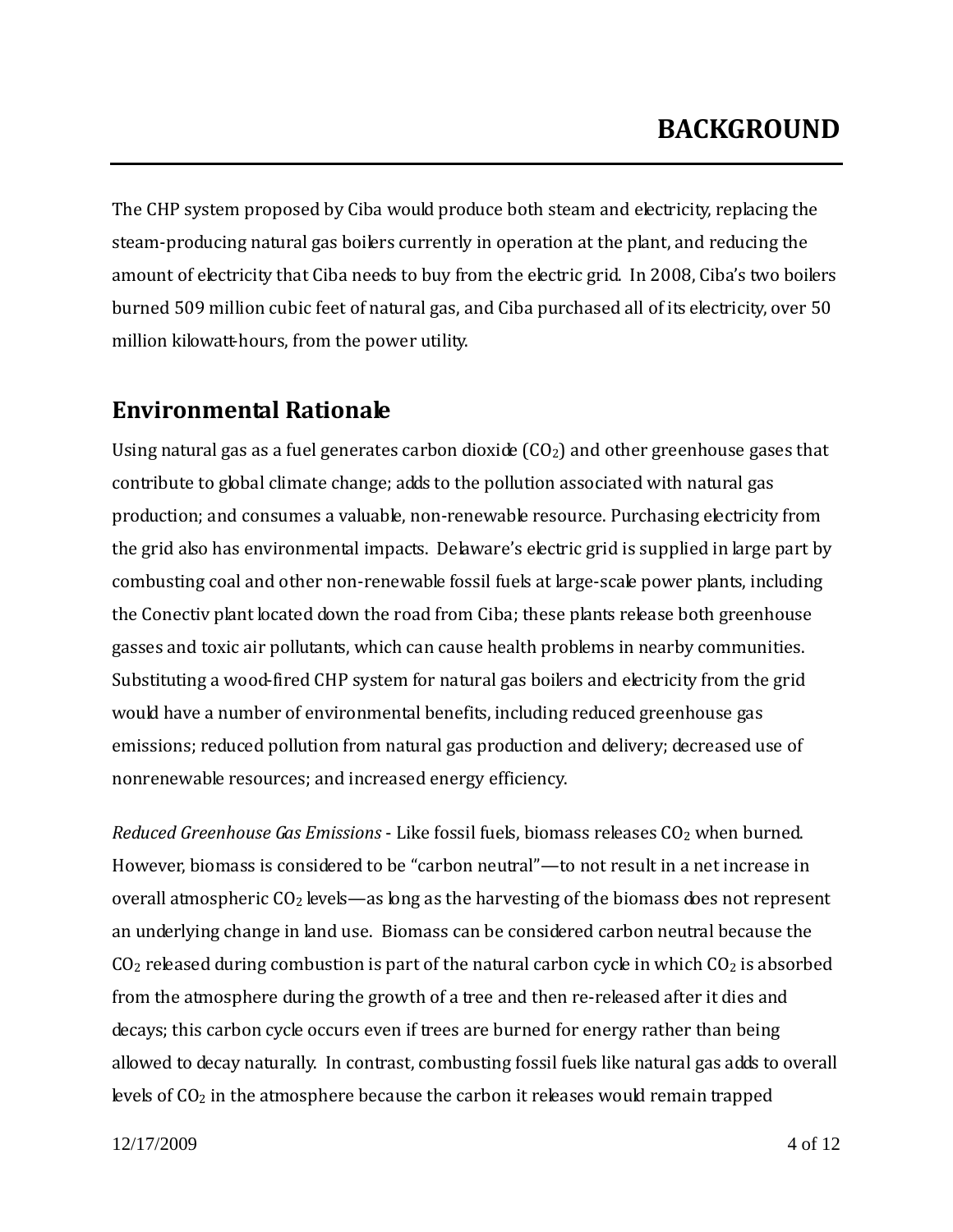underground if it were not for human activity; as a result, fossil fuel  $CO<sub>2</sub>$  is the driver behind greenhouse gas emissions and climate change.

*Reduced Pollution from Natural Gas Production* - Extracting, refining, and delivering natural gas to the end user creates a lot of pollution that impacts the Delaware River watershed. Methane, carbon monoxide, volatile organic compounds (VOCs) are all released to the air in the process of drilling, refining, storing gas in large tank farms, compressing, and piping gas to the end user. The production of natural gas puts toxic chemicals into the water, as well. For example, in the Marcellus Shale, which is now being drilled to produce natural gas used in Delaware and other parts of the region, hydraulic fracturing (commonly known as "fracking") injects millions of gallons of water laced with chemicals, or "slick water," into the shale bed under high pressure to fracture the shale and boost production of natural gas. As many as 278 toxic chemicals can end up in the region's groundwater as a result; many of these, like benzene, naphthalene and chromium, are either carcinogenic or associated with health problems affecting the eyes, skin, lungs, intestines, liver, brain and nervous system. Replacing natural gas with biomass helps reduce these sources of air and water pollution and protect the Delaware River watershed. Switching to biomass helps reduce the air, soil, and water pollution that consumers of natural gas in Delaware are causing.

*Reduced Use of Non-renewable Resources* - Fossil fuels like natural gas cannot regenerate on human timescales; once used, they are gone. Because fossil fuels are being depleted over time, their use is ultimately unsustainable. In contrast, a tract of forest uses sunlight to regenerate within several years after being logged, creating a renewable cycle of growthharvest-energy-growth. Using wood instead of natural gas or other fossil fuels thus replaces unsustainable, non-renewable energy sources with sustainable ones. Additionally, when a tract of forest is logged to make paper, furniture, or two-by-fours, much of the smaller trees, branches, tree tops, and broken pieces remain on the job site in large slash piles, causing the biomass to take longer to decay. If done responsibly, collecting and using these "logging residues" for energy can help speed the forest regeneration process; scientists recommend that about 50% of total logging residue remain on logged sites in order to reduce erosion, preserve biodiversity and protect water quality.

12/17/2009 5 of 12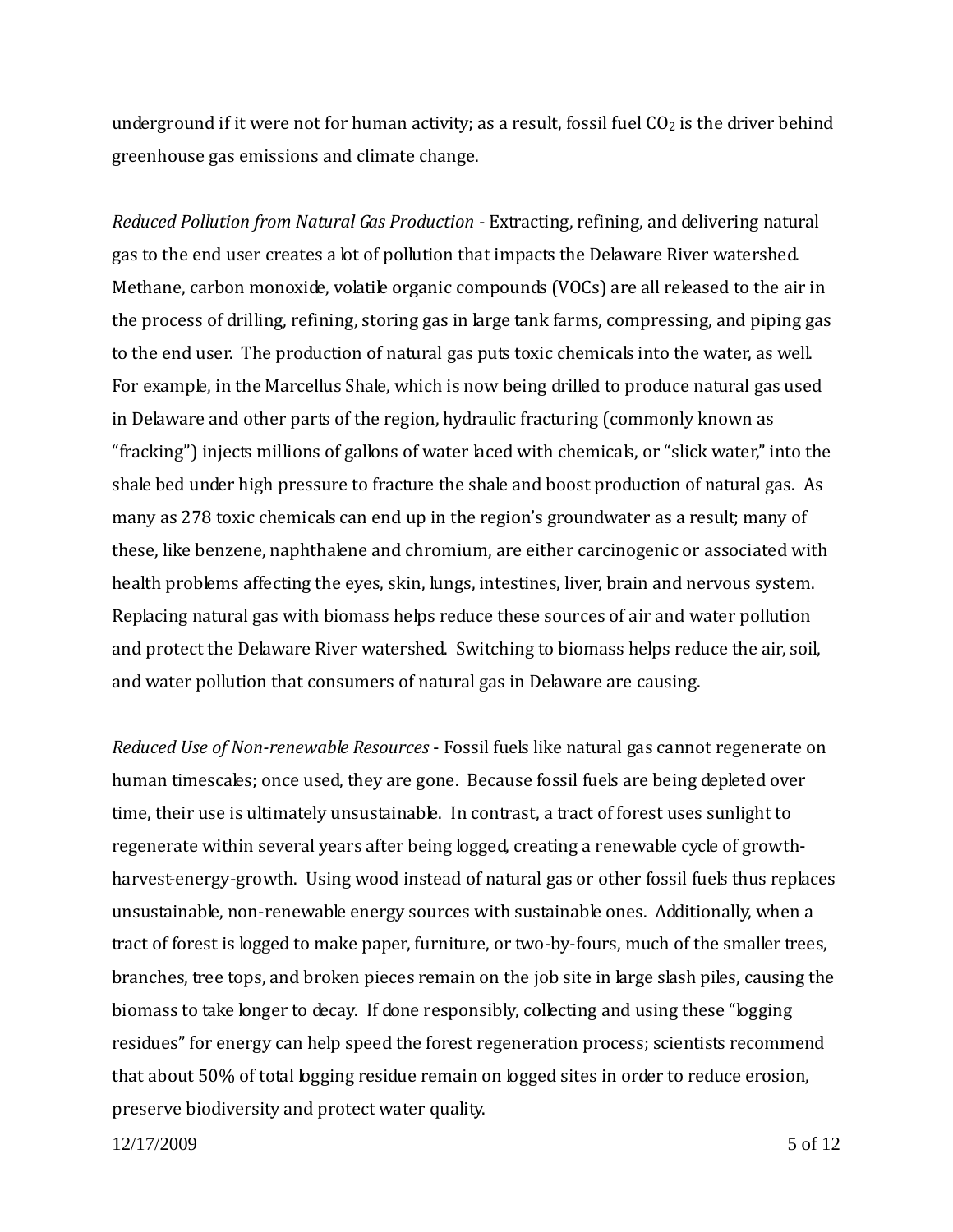*Increased Energy Efficiency* - Producing electricity generates large amounts of "waste" heat. CHP projects like the one proposed capture this thermal energy and convert it into useful steam energy that can be used in industrial processes. This use of otherwise wasted energy increases energy efficiency—the amount of work done by a given amount of fuel—and therefore decreases the total amount of fuel that needs to be consumed to operate the plant. In addition, the electricity generated in this manner displaces electricity purchased from the grid, which is generated by burning fossil fuels, including highly polluting coal. CHP thus reduces emissions of  $CO<sub>2</sub>$  and toxic air pollutants by reducing overall fuel use. Biomassfueled CHP projects have the additional advantage of further reducing  $CO<sub>2</sub>$  emissions as a result of the carbon-neutral nature of the fuel.

## **Economic Rationale**

The price of natural gas and other fossil fuels can fluctuate widely. In January 2009, natural gas cost about \$7/GJ (where GJ stands of "gigajoule," a unit of energy equal to nearly one million btu). By June, with crude oil at \$60/barrel, natural gas had dropped to only \$4. At the same time, fuel oil cost about \$10/GJ, and coal varied from \$2 to \$6/GJ, depending on location and quality.

Switching to biomass would help to put fuel costs on a more stable basis, and might reduce them overall. Wood pellets were quoted at \$11/GJ in one source but at only \$2 to \$5/GJ by other authors. The large difference in estimates may be due to different locations.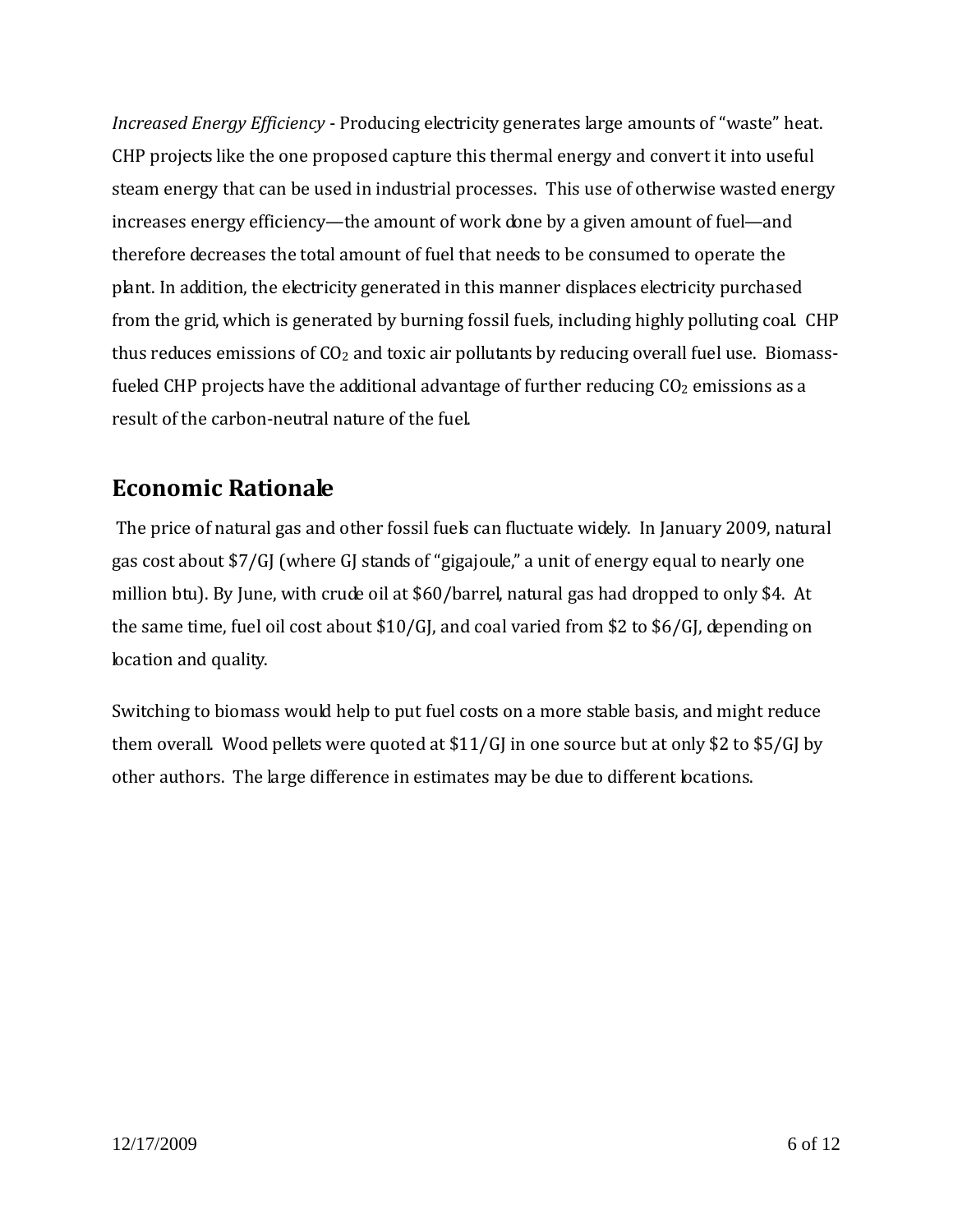Ciba's switch to a biomass boiler will benefit the global environment by reducing the use of non-renewable fossil fuels and decreasing overall  $CO<sub>2</sub>$  emissions. It is also likely to benefit the regional environment by reducing demand for electricity and natural gas, thereby decreasing the pollution released in the production processes. Yet there are significant concerns about how the change will affect the *local* environment in the area immediately surrounding the Ciba plant, including concerns about increased emissions of particulate matter and concerns about the toxic chemicals that might be released if biomass fuels other than logging residue are burned.

#### **Particulate Matter**

Unlike natural gas, wood fuel produces particulate matter (PM), including black carbon, a product of incomplete combustion. PM is regulated by the U.S. Environmental Protection Agency (EPA) because of concerns about its effects on human health. Because airborne particulates can get deep into the lungs, they can cause serious health effects, including decreased lung function, aggravated asthma, difficulty breathing, chronic bronchitis, irregular heartbeat, and premature death in people with heart or lung disease. The degree to which people are affected by PM, however, depends on what levels they are exposed to.

The total amount of PM emitted by Ciba's proposed biomass burner will depend on (1) the technology used in the boiler's design and (2) the emissions controls installed on the boiler. Intrinergy has not been able to provide the public with information about the specific technology to be used, because technology selection depends on the types of biomass allowed to be used and the specific requirements of the Delaware operating permit, which would be developed using the established regulatory process of public notices, comment periods, and public hearings.

12/17/2009 7 of 12 Increases in PM from the Ciba plant have the potential to affect air quality in Newport and the health of Newport residents living near the plant. Without information about boiler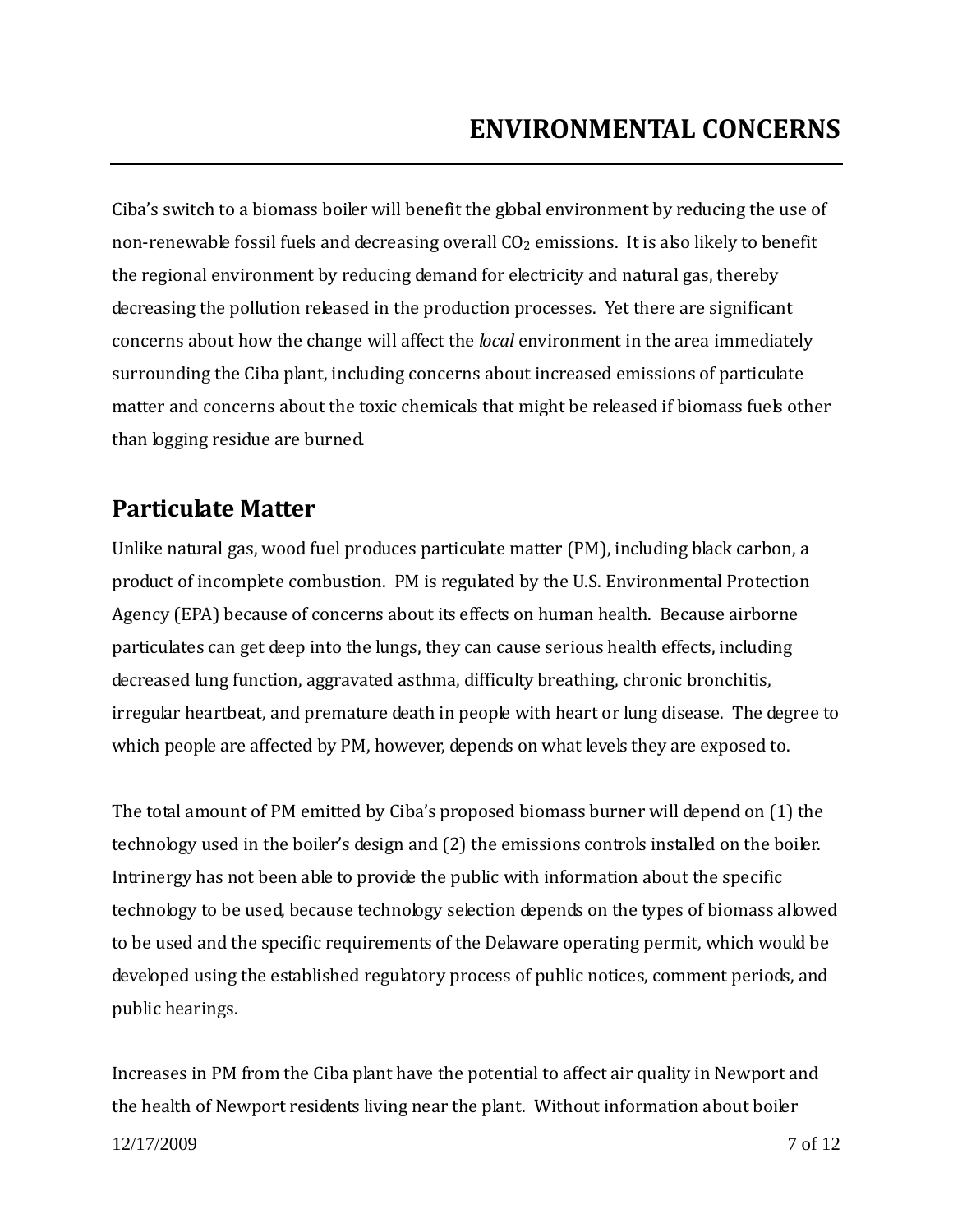technology or emissions controls, citizens do not have the information necessary to know how great those environmental and health impacts might be.

#### **Fuel Source**

"Biomass" can refer to several kinds of fuel, ranging from logging residue to construction materials to yard wastes. The nature of the fuel is important because it determines the products of combustion and, in turn, the chemicals released into the air. For example, when agricultural wastes are used as fuel, they emit more dioxins and chlorophenols than other kinds of biomass; they may also contain agricultural chemicals such as pesticides which create an additional hazard.

Intrinergy currently proposes to power its boiler with wood left behind after tree harvesting, known as "logging residue." This is the cleanest form of biomass and the best option for protecting the health and air quality of Newport residents.

## **Transportation**

Transporting the wood fuel to the Ciba plant will generate additional air emissions that will contribute to overall air quality in the town of Newport. In order to be economical, fuel is usually collected within 50 to 75 miles of the plant and would be delivered to the plant by diesel trucks, which also produce PM, as well as nitrous oxides  $(NO<sub>x</sub>)$  and sulfur oxides  $(SO<sub>x</sub>)$ . The project would use approximately fifteen (15) trucks of biomass per day. For comparison, 3,030 vehicles (cars and trucks) crossed the James Street Bridge, adjacent to the Ciba plant, each day in 2003, and 67,047 vehicles crossed the Route 141 Bridge, also adjacent to the Ciba plant, each day in 2003 according to Delaware DOT records.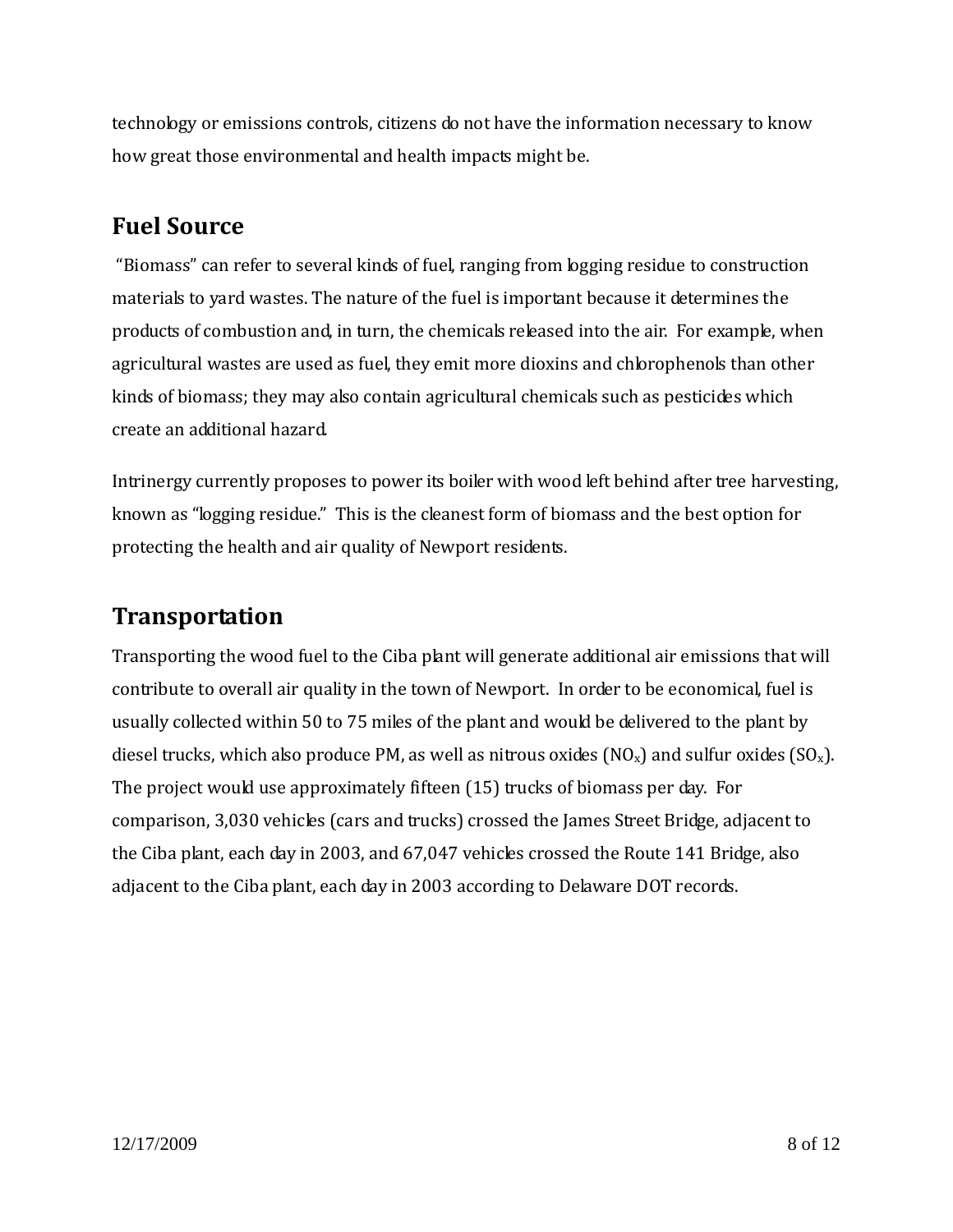Ciba's plan to replace its natural gas boiler with a biomass boiler comes with environmental benefits, especially at the global and regional levels, as well as environmental concerns, especially at the local level. The change stands to reduce overall greenhouse gas emissions, cut pollution from the production of electricity and natural gas, substitute renewable energy sources for fossil fuels, and improve energy efficiency. However, it would increase the amount of particulate matter (PM) released in Newport and the number of diesel trucks driving through the city on a daily basis. In the context of Delaware's current ban on incineration, it also raises concerns about controlling the kinds of biomass that can be burned in order to avoid those that would release hazardous chemicals to the air.

Although the nature of the environmental benefits and concerns are clear, the extent of the effects—positive or negative—on the local environment impacts are not yet understood. Numerous questions remain to be answered, including:

- How much particulate matter will be released by the new boiler?
- $\bullet$  How will the amount of other pollutants (including NO<sub>x</sub>) produced by the biomass boiler and new truck traffic compare to that produced by the existing natural gas boiler?
- How much will pollution from the nearby Connectiv power plant be reduced as a result of electricity generated by the new boiler?
- How will changes in air quality affect the health and quality of life of Newport residents?
- What control technologies will be required to reduce emissions from the biomass boiler?
- What will the state legislature, DNREC, Ciba, and Intrinergy do to ensure that only clean logging residues are used in the boiler?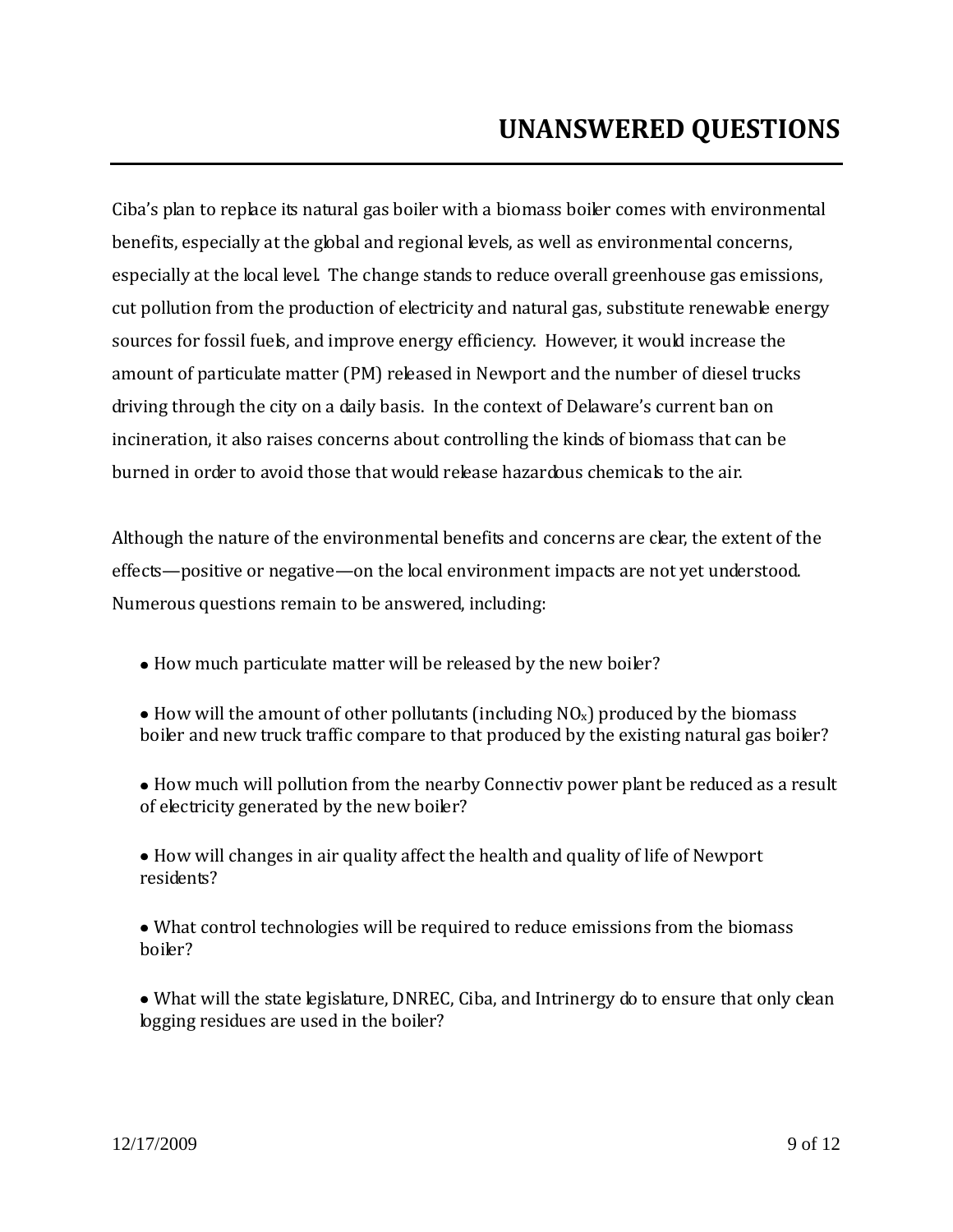Every effort should be made to answer the questions above prior to permitting Ciba's biomass boiler. Some of the questions, however, may not be able to be fully answered until the boiler is in operation. As a result, if the fuel conversion is permitted, it is suggested that it be approached as an experiment. That is, the permit could be written very narrowly to allow the conversion to logging residue in the Intrinergy boiler, contingent on the adoption of "best available control technology" by the plant. DNREC would then closely monitor the resulting emissions and changes in local air quality (having first established a baseline during operations of the natural gas boiler); data from monitoring could be presented to the public and the legislature after one year of operation. Only if the conversion does not adversely affect local air quality should other plants be allowed to consider replacing fossil fuels with biomass.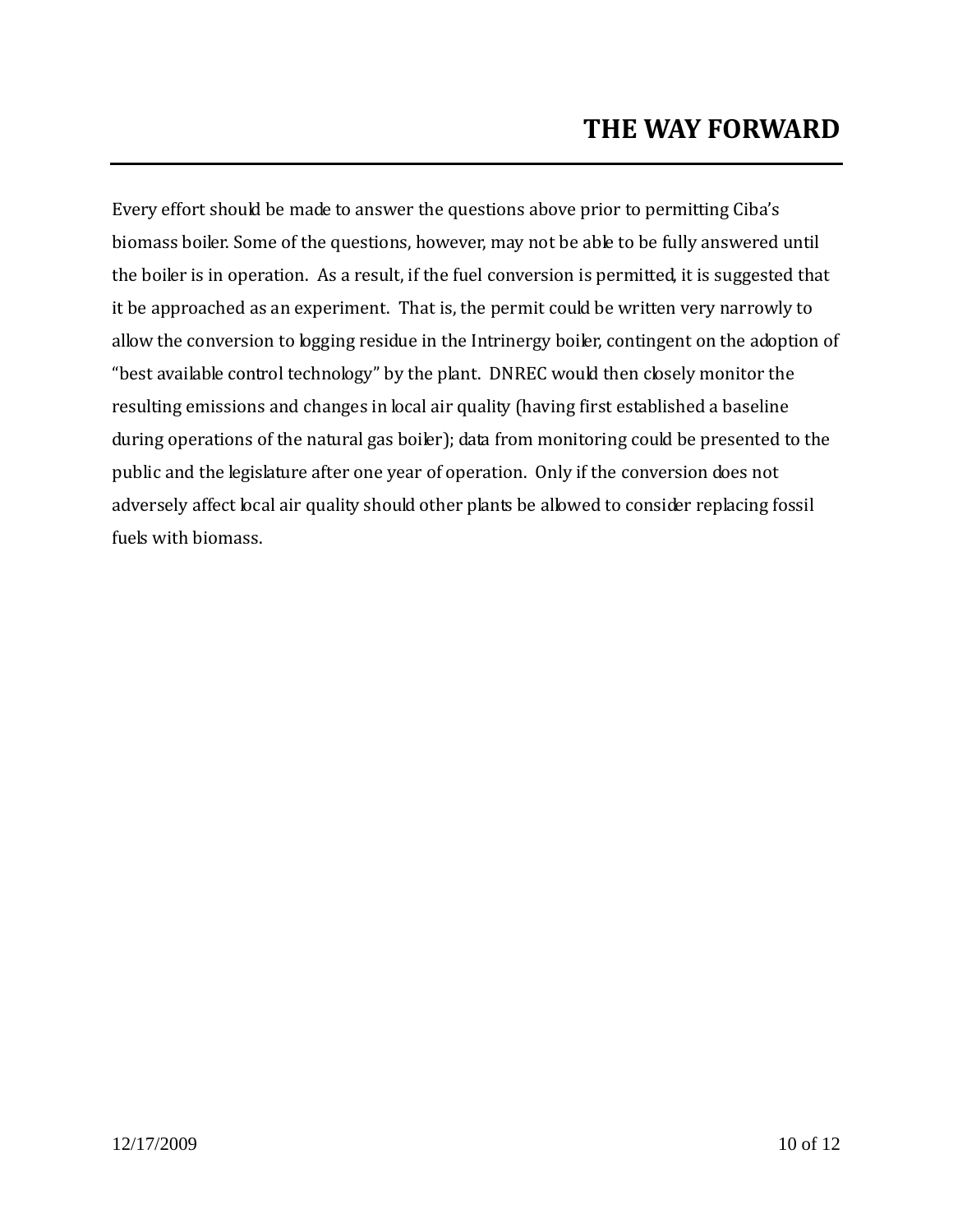- Brower, Michael. (1992) *Cool Energy: Renewable Solutions to Environmental Problems*. Cambridge, MA: The MIT Press.
- Delaware Riverkeeper. (n.d.) Natural Gas Well Drilling and Production in the Upper Delaware River Watershed: Fact Sheet. Online at http://delawareriverkeeper.org/pdf/Gas\_Drlling\_fact\_sheet\_8\_09.pdf; accessed December 17, 2009.
- Doty, F. David. (2009) Wood Energy: Predicting Costs. *Science* **324**(5933): 1389.
- Ewall, Mike. (n.d.) The Burning Issues with Biomass. Online at http://www.energyjustice.net/biomass; accessed December 17, 2009.
- Hogue, Cheryl, and Jeff Johnson. (2009) Climate Legislation Moves to Senate. *Chemical and Engineering News* **87**(27): 8.
- Richter, Daniel deB., Jr., Dylan H. Jenkins, John T. Karakash, Josiah Knight, Lew R. McCreery, and Kasimir P. Nemestothy. (2009) Wood Energy in America. *Science* **323**(5920): 1432 – 1433.
- Ries, Francis J., Julian D. Marshall, Michael Brauer. (2009) Wood Energy: The Dangers of Combustion. *Science* **324**(5933): 1390.
- Titus, Brian D., Douglas G. Maynard, Caren C. Dymond, Graham Stinson, and Werner A. Kurz. (2009) Wood Energy: Protect Local Ecosystems. *Science* **324**(5933): 1389 – 1390.
- Union of Concerned Scientists. (n.d.) Environmental Impacts of Renewable Energy Technologies. Online at http://www.ucsusa.org/clean\_energy/technology\_and\_impacts/impacts/environmen tal-impacts-of.html; accessed December 17, 2009.
- United States Environmental Protection Agency. (2008) Particulate Matter: Health and Environment. Online at http://www.epa.gov/particles/health.html; accessed December 17, 2009.